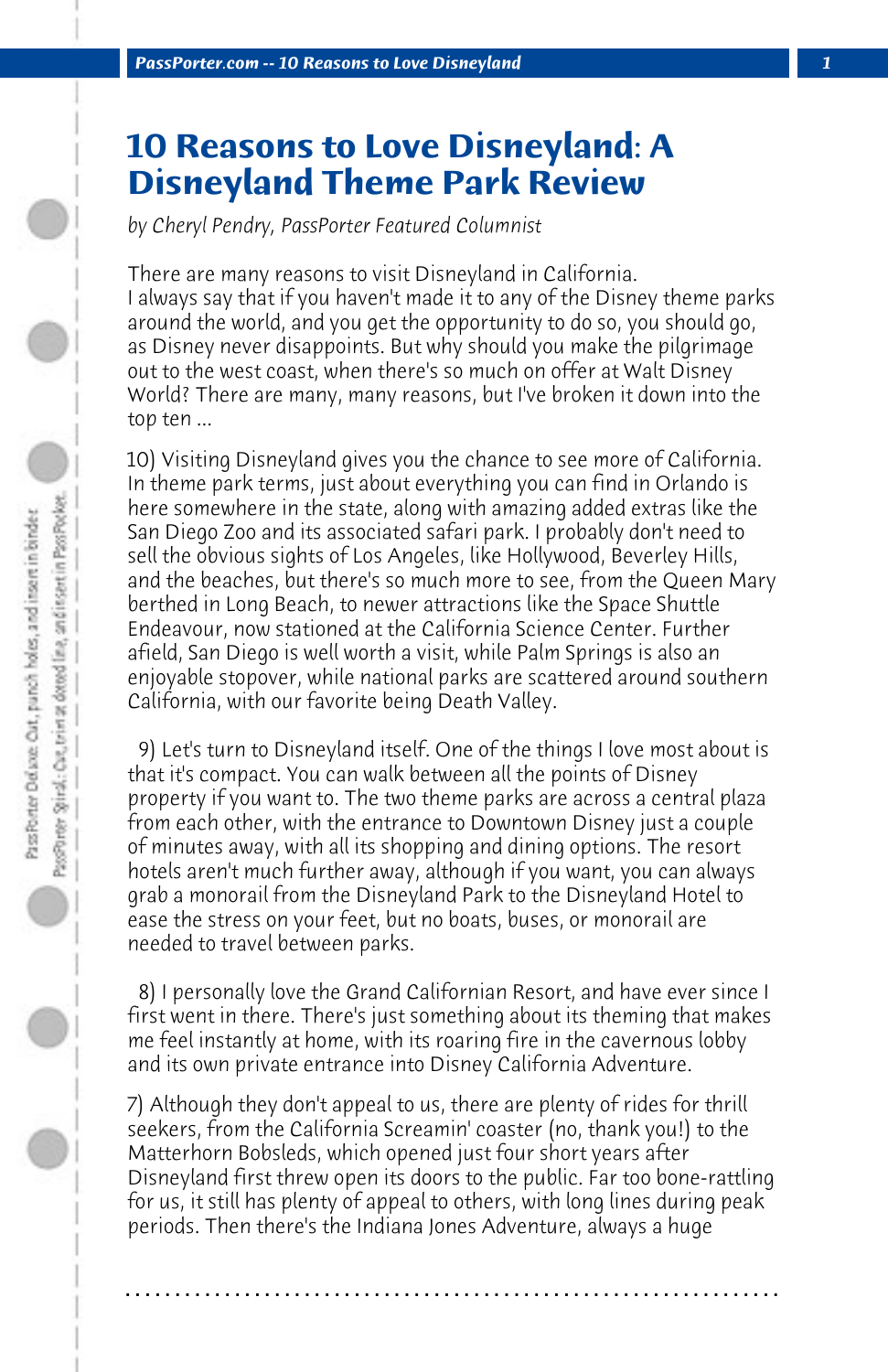amount of fun.

 6) It's home to a series of original rides, many dating back to opening day. By original, I also mean that you won't find them in Florida. Mr. Toad's Wild Ride was there on opening day, and is still fun to this day, while the Storybook Land Canal Boats, although slow, are still enjoyable. I personally love going on Alice in Wonderland, and we now always make a beeline for the Finding Nemo Submarines. The Indiana Jones Adventure is another more recent addition, and one well worth checking out, while Disneyland is now the only place in the States that you'll find Toontown, after its Florida counterpart was razed to make way for the expansion of Fantasyland.

 5) If you're heading to California, whatever you do, do not miss Aladdin -- the Musical. It's absolutely superb, and it's no surprise it draws huge crowds. This is a Broadway-quality musical, and it's testament to its popularity that it's been recreated on board the Disney Fantasy. We were foolish enough to miss this on our first couple of visits to California, but it's something we won't miss again, now we've seen it.

 4) Disneyland is home to different versions of some Disney classics. Personally, I love the setting of Pirates of the Caribbean, in New Orleans Square, as you float past the Blue Bayou restaurant at the start of the ride. But perhaps the best thing at Disneyland are the holiday "overlays" that they do for the Haunted Mansion and It's A Small World. They are both absolutely superb, and change these classic rides completely, and for the better. Having been lucky enough to enjoy both during the holidays, I really hope we get to see them again in the future, as they're well worth the wait.

 3) Disney California Adventure is home to the most amazing night-time spectacular, World of Color. It's unlike anything you'll find in Florida, and is a superb addition to the entertainment lineup. They do something similar at Fantasmic! with the images projected on water, but this ramps it up to another level. The fact that the best viewing areas are available only through dining packages says something about how good this show is.

 2) It's got the original Disney theme park, the only one that Walt ever saw in his lifetime. As you walk around it, you can feel his hand in its creation. Until recently, I couldn't think of any better reason to visit Disneyland…

 1) However, things change and now my top reason to visit Disneyland is simple & hellip; Cars Land! Having enjoyed this on our most recent trip to Disneyland Resort, it's a real triumph, and adds a huge draw to the

**. . . . . . . . . . . . . . . . . . . . . . . . . . . . . . . . . . . . . . . . . . . . . . . . . . . . . . . . . . . . . . . . . .**